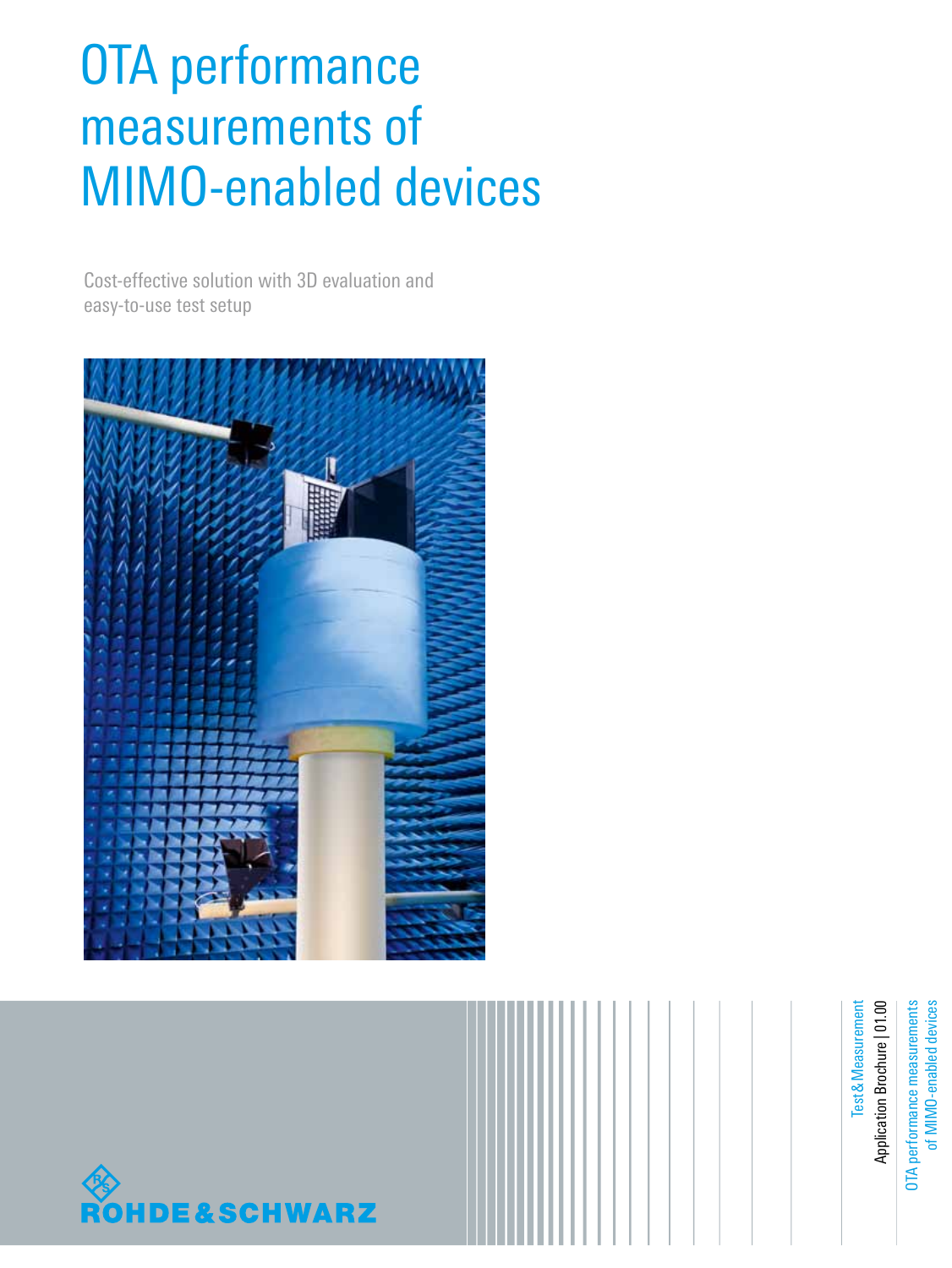## Contents

Modern wireless devices provide a carefully engineered target shape radiation pattern and largely uniform antenna sensitivity pattern in all directions.

The Rohde&Schwarz MIMO OTA test method is a cost-effective extension to the established R&S®TS8991 SISO solution. Highly reproducible reliable scalar results with full spherical evaluation are obtained.

## **Applicable Rohde&Schwarz product:**

R&S®TS8991 test system

## **New test methods for MIMO OTA**

**Cost-effective MIMO OTA measurements** .............. 6 R&S®TS8991 MIMO OTA performance test system ...... 6 Includes SISO measurements without changes to test setup....................................................................... 7 Verification of smart UE receive antennas..................... 7 Extension of SISO chamber for MIMO testing.............. 7

| Clearly structured MIMO OTA test plan 8             |  |
|-----------------------------------------------------|--|
| Noise-limited OTA performance in transmit diversity |  |
|                                                     |  |
| Peak performance measurements in spatial            |  |
|                                                     |  |

## **Statistical evaluation of OTA measurements indicates network performance** ............................. 10

| <b>Conclusive test results through conducted and</b> |  |
|------------------------------------------------------|--|
|                                                      |  |

## **Automated measurements with ready-to-use**

| Standard-specific templates included  13 |  |
|------------------------------------------|--|
|                                          |  |
|                                          |  |
|                                          |  |

|--|--|--|--|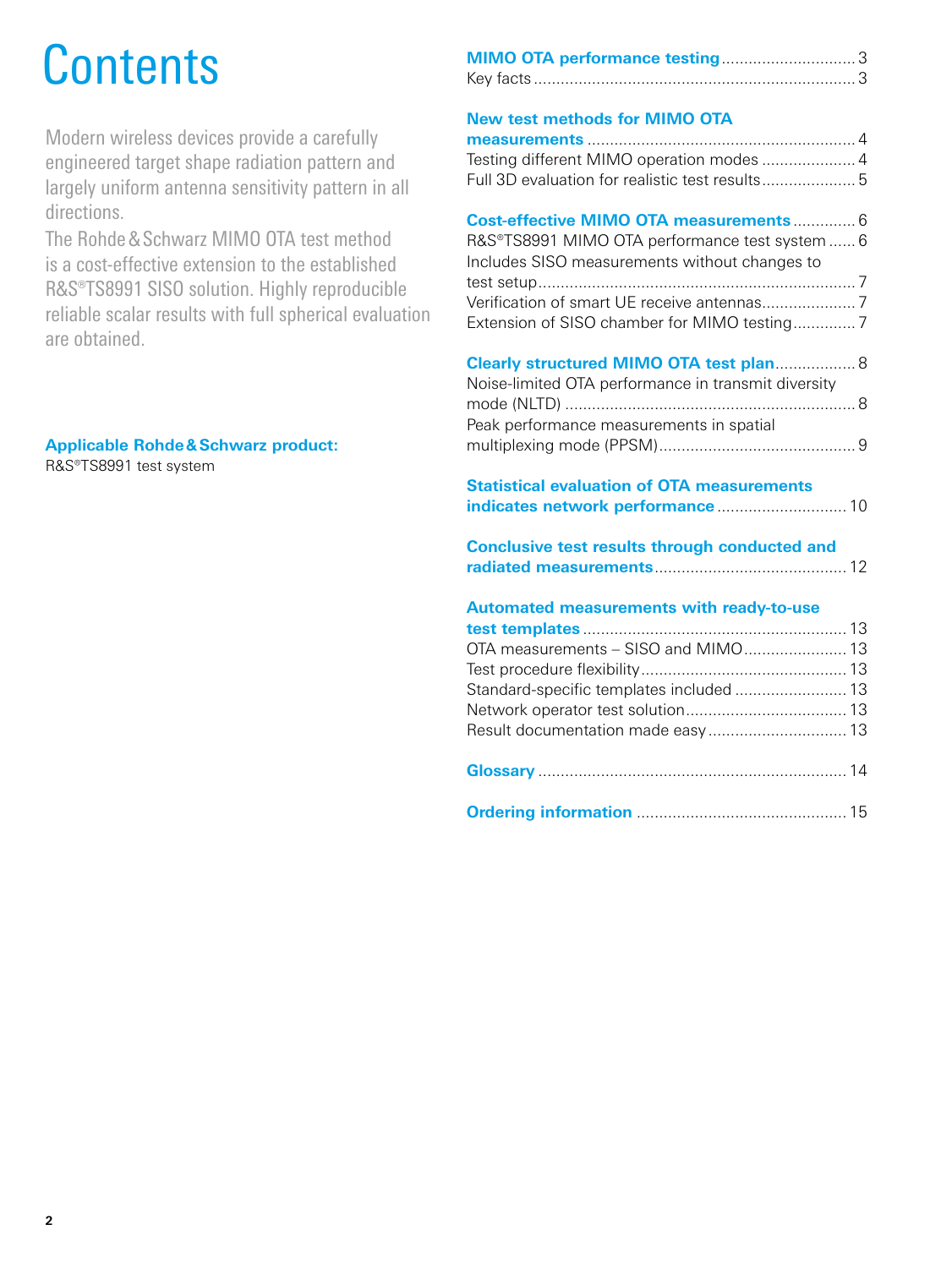## MIMO OTA performance testing

Multiple input multiple output (MIMO) techniques have been introduced to improve network performance for data applications in particular. The channel capacity of the allocated frequency spectrum is increased by making use of spatial multiplexing. In the case of 2x2 downlink MIMO, the data throughput can be doubled compared to SISO operation. This results in added device complexity and a more cluttered angular pattern.

Data throughput gains in MIMO mode are verified by manufacturers, test houses and network operators. Measurements in conducted mode (with channel emulation) focus on the RF frontend characteristics in conjunction with the receiver firmware implementation.

Radiated mode measurements help to identify whether the antenna subsystem comprising RF frontend and antennas is responsible for variations in device performance. To obtain a complete picture of MIMO OTA performance, user equipment (UE) needs to be tested under varying orientations in a 3D environment. The device under test (DUT) is positioned inside the fields of two moving, crosspolarized test antennas, each radiating different signals of a transmit diversity or spatial multiplexed MIMO downlink. Repeating the measurements in several different geometrical constellations and polarizations provides a comprehensive overview of UE antenna characteristics.

### **Key facts**

- **I** Verifies MIMO performance in free space or with a phantom head and/or hand, for maximum reality in test results
- ❙ Cost-effective solution with easy-to-use test setup
- **I** Simple upgrade of existing SISO OTA test systems
- Simulates any possible UE antenna orientation
- **I** Statistical metrics indicate the performance of the UE in the network
- No channel emulator required
- **I** High reproducibility between test laboratories
- Clearly structured test plan



Anechoic test chamber for MIMO OTA measurements.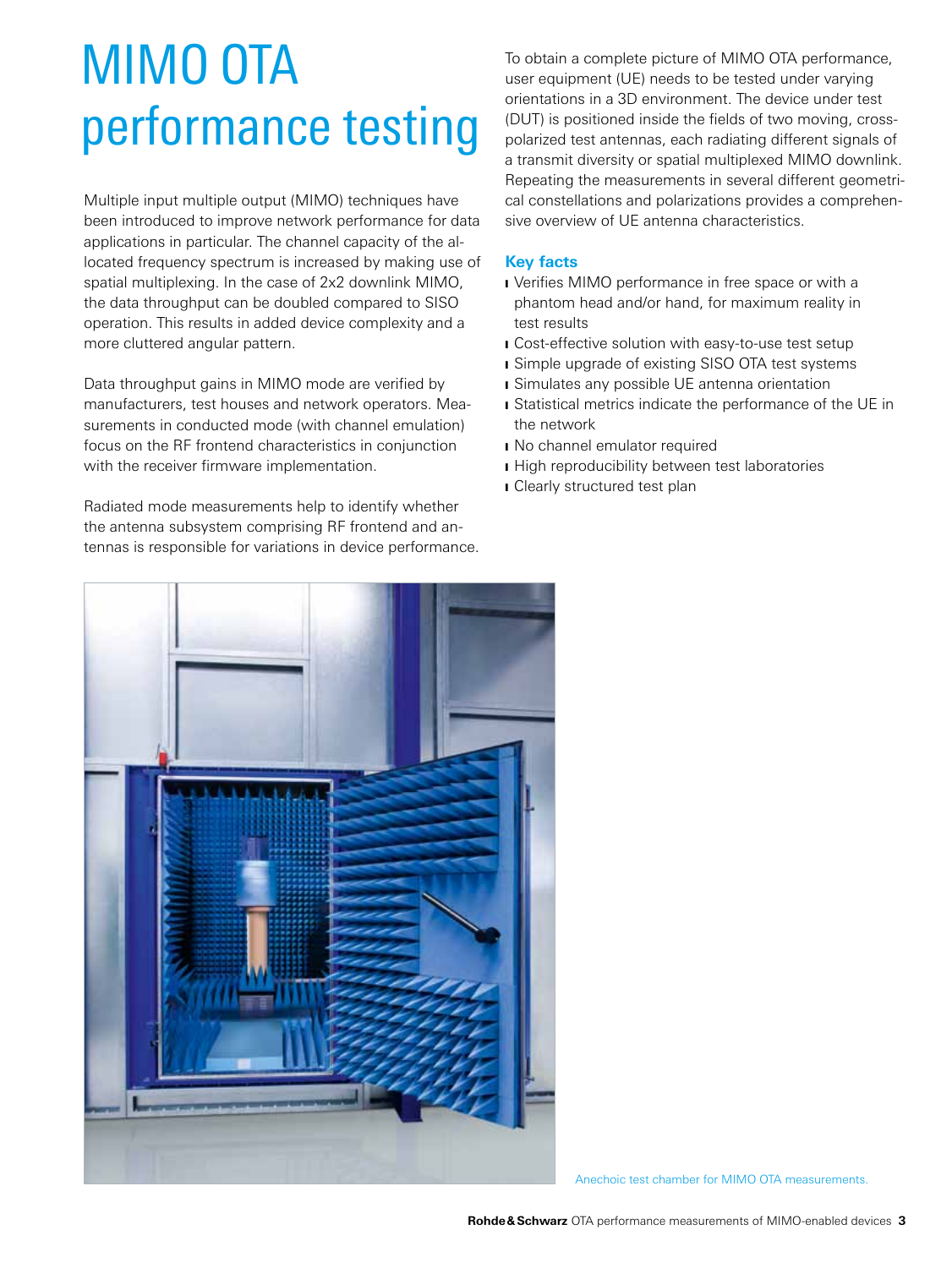## New test methods for MIMO OTA measurements

Currently, OTA performance tests for single input single output (SISO) devices are standardized for 2G and 3G mobile radio and WLAN. These tests provide vital information about the behavior of user devices in a network. The 3D angular patterns of both the output power and the receiver sensitivity are typically measured in an anechoic environment, and used to derive figure of merits (FOM) as specified by CTIA, and similarly by 3GPP:

- Total radiated power (TRP)
- Total isotropic sensitivity (TIS)

#### **Testing different MIMO operation modes**

In MIMO 2x2 mode there are two downlink data streams, and the user equipment has two receiving antennas. The correlation of the UE's RX antennas needs to be as low as possible to achieve a good separation of simultaneously received data streams. To evaluate the performance of the antenna subsystem, it is not sufficient to analyze the pattern of each receiving antenna separately in passive mode only. Using the RF frontend to establish a real-world load for the antennas and contribute noise terms to the input signal streams is the more realistic case.

OTA performance tests can verify the following transmission modes:

- **I** SISO as basic operation mode
- **I** Transmit diversity with redundant data streams for an increased signal range
- ❙ Spatial multiplexing with multiple data streams for higher data throughput

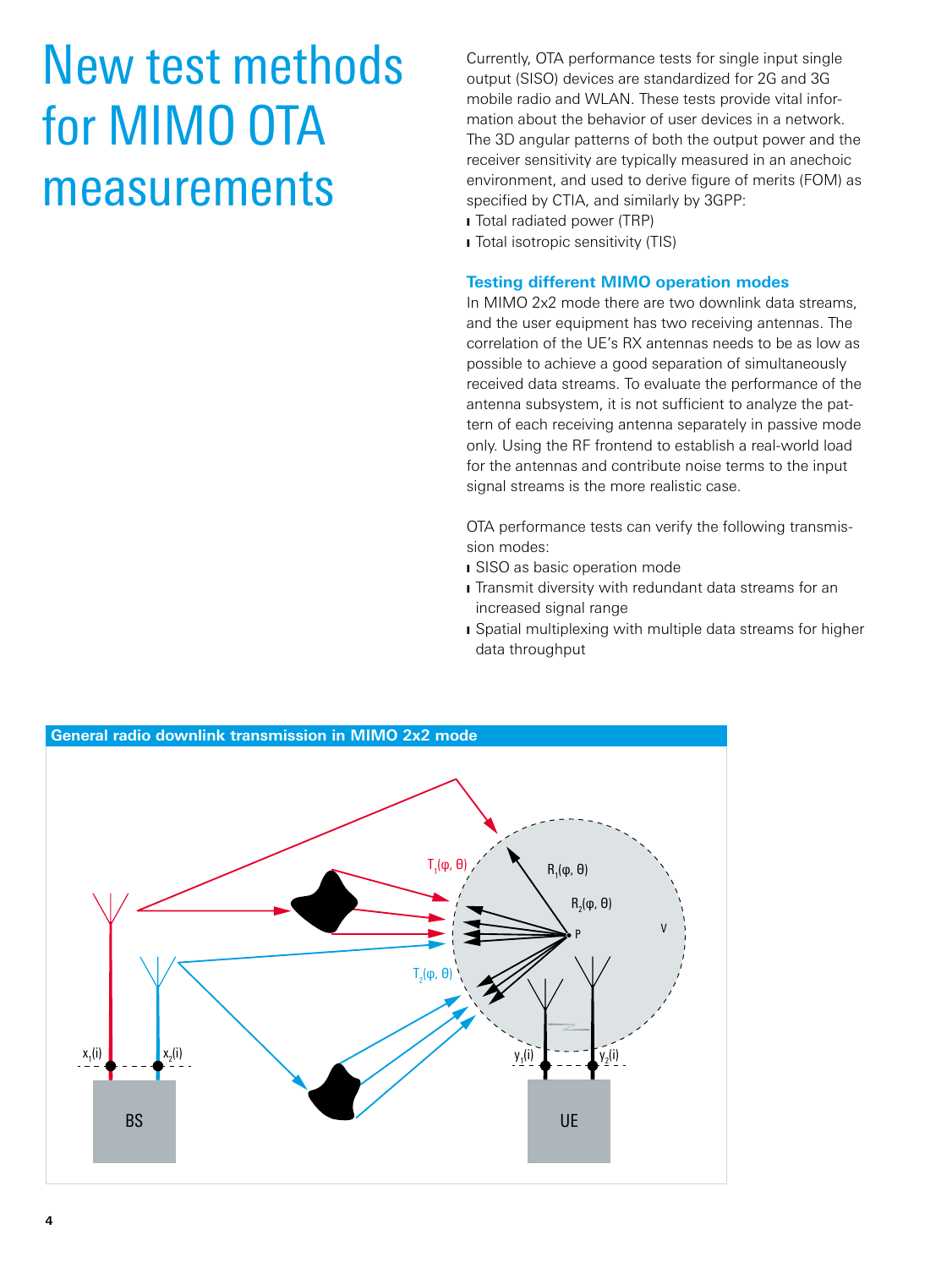#### **Full 3D evaluation for realistic test results**

Wireless devices are operated in arbitrary positions. Furthermore, signal propagation will create signals arriving from arbitrary directions. As a result, full 3D evaluation is required to assess the impact on antenna performance of multipath reception, from all angles of arrival (AoA). A test approach that makes it possible to locate either of the two transmit test antennas at any point on a sphere centered on the DUT, providing simulated real-world test conditions.

#### 3D distribution of effective isotropic sensitivity (MIMO 2x2).

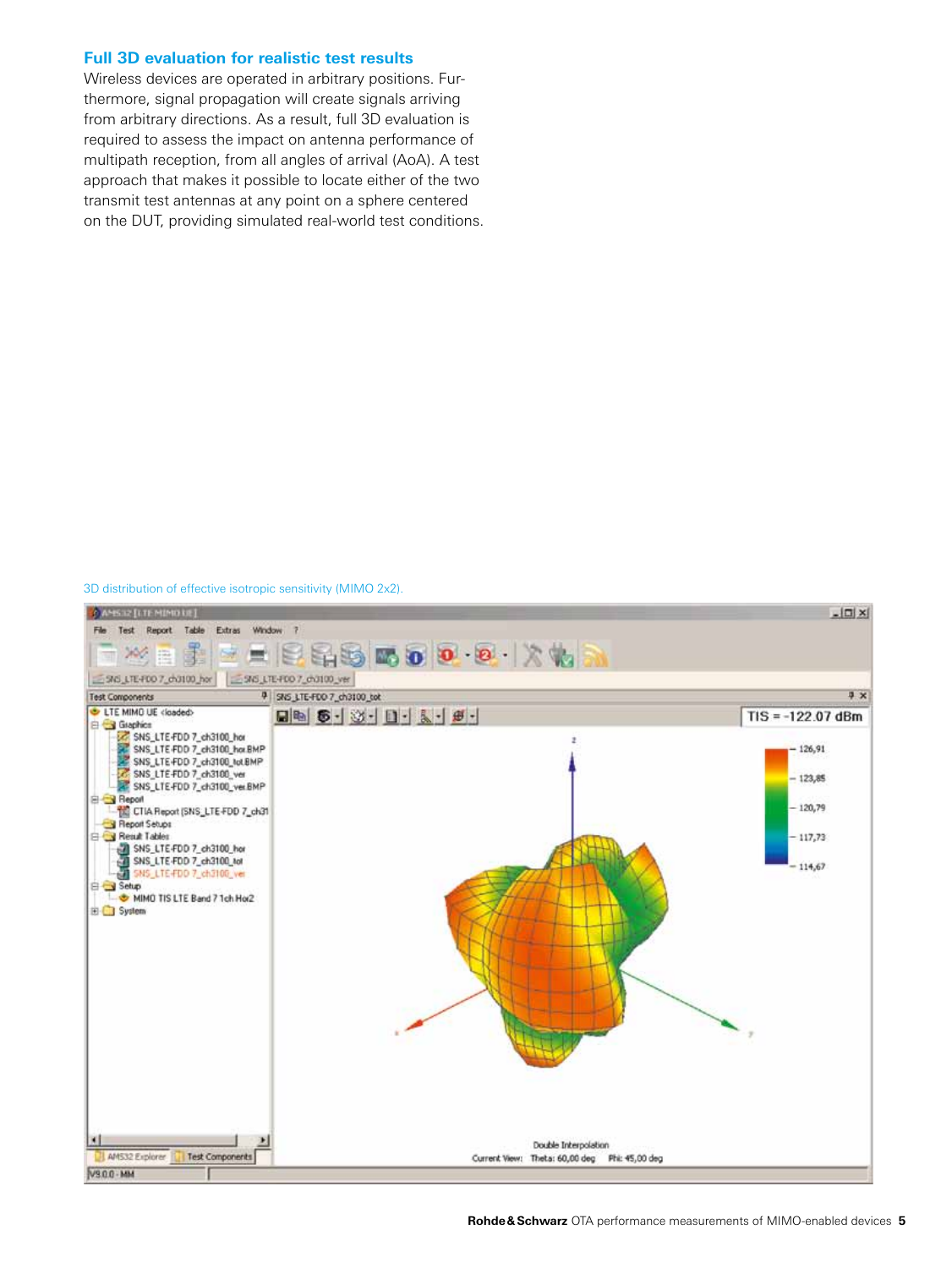## Cost-effective MIMO OTA measurements

**R&S®TS8991 MIMO OTA performance test system**

The R&S®TS8991 OTA performance test system also supports MIMO OTA measurements<sup>1)</sup>. The concept is based on a conventional SISO OTA test chamber and contains two conical cut positioners. Both carry dual-polarized test antennas, TA1 and TA2, that provide the DL signal. TA1 and TA2 may be moved independently of each other, allowing a wide angle of arrival spread for the signals to be generated. The UE is placed on an azimuth positioner containing a communications antenna (COMM ANT) for the uplink path. The 3D evaluation uses test antennas that move independently over the surface of a sphere in space centered on the DUT.

Test instruments include the R&S®CMW500 wideband radio communication tester as base station emulator (BSE) and the R&S®OSP130 open switch and control platform as switch matrix.

1) More details available in Rohde&Schwarz white paper 1SP12 "Two-Channel Method for OTA Performance Measurements of MIMO-Enabled Devices".

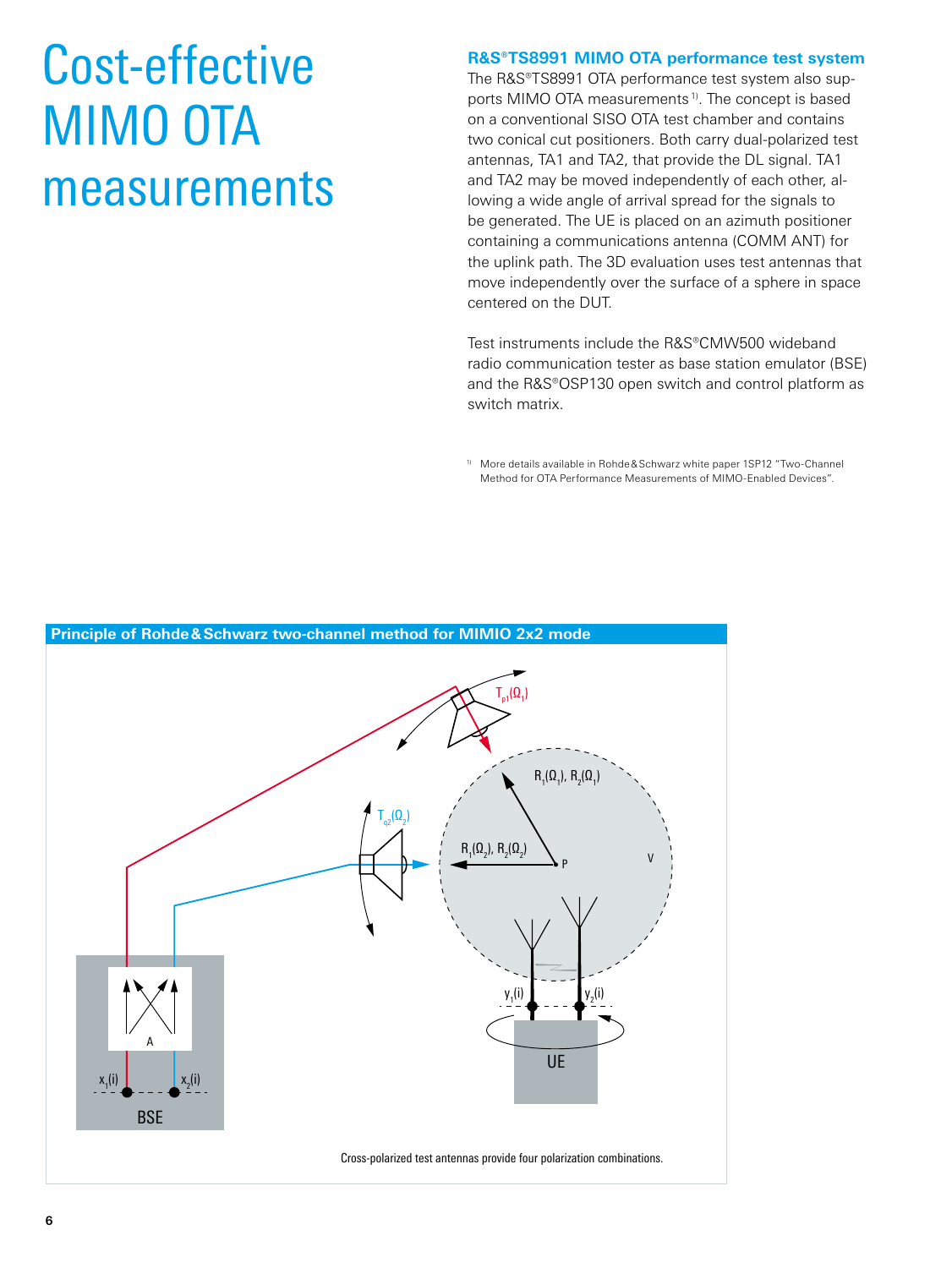### **Includes SISO measurements without changes to test setup**

SISO OTA measurements for 2G and 3G legacy technologies are a mandatory part of device characterization. Thanks to the unique two-channel method devised by Rohde&Schwarz, the anechoic chamber can be used for both SISO and MIMO tests without hardware modification; one of the cross-polarized test antennas is simply driven into a non-interfering parking position.

Measurements in free space as well as with phantom head and/or hand are possible in SISO and MIMO mode.

### **Verification of smart UE receive antennas**

The two-channel method can also verify the performance of smart UE antennas with adaptive receiving characteristics. This is assured since the two-channel method does not require any auxiliary RF cabling connected to the antenna ports of the UE during the test. Therefore the interface between antenna and RF frontend is untouched – the actual UE antennas are connected to their real-world load impedance during the test.

### **Extension of SISO chamber for MIMO testing**

Most existing manufacturer's SISO setups can be upgraded to cover MIMO testing. Chambers used for today's SISO OTA work are typically large enough to accommodate the R&S®AMS32 MIMO-OTA upgrade. A second dualpolarized test antenna with dedicated elevation positioner is added.

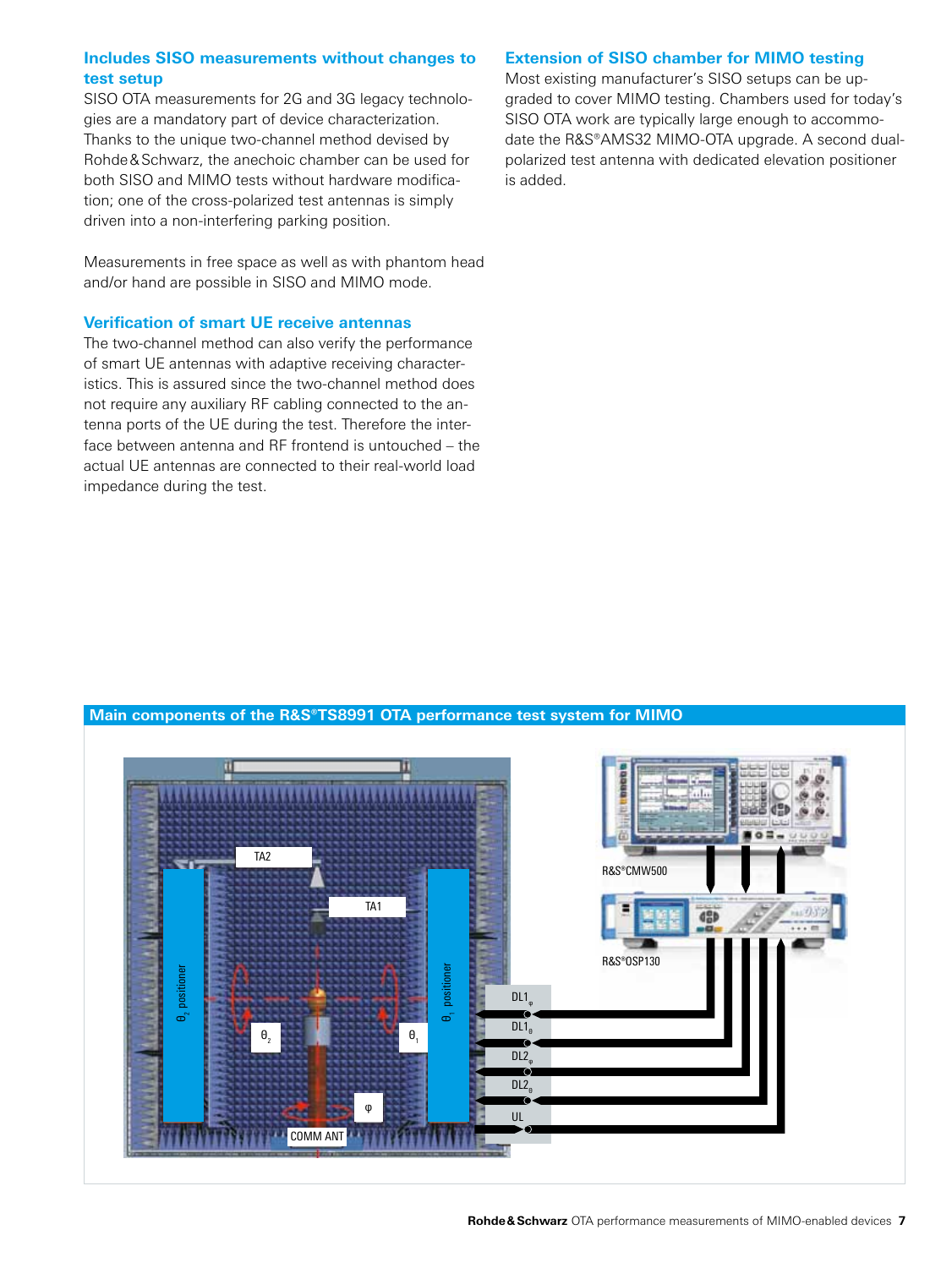## Clearly structured MIMO OTA test plan

Two basic test cases are usually sufficient to characterize true MIMO OTA performance. Each test case covers a practical extreme condition under aspects of real-world use of the UE implementation. Both test cases are directly related to the spatial properties of the UE antenna system. These two test cases are referred to in the following two sections as:

- Noise limited performance in transmit diversity mode, **NLTD**
- Peak performance in spatial multiplexing mode, PPSM

## **Noise-limited OTA performance in transmit diversity mode (NLTD)**

Downlink transmit diversity (TD) is the most likely transmission mode for LTE user equipment operated close to the cell edge. It ensures good link reliability and throughput. In this scenario, the downlink signal approaches the level of noise generated by the UE itself. The test case amounts to characterization of UE sensitivity in a noiselimited scenario using robust low-order (i.e. QPSK) modulation. It is similar to traditional total isotropic sensitivity (TIS) measurements for SISO devices.

Investigating UE sensitivity in a noise-limited scenario amounts to baseline performance characterization which covers the following physical implementation aspects:

- Antenna efficiency
- Receiver noise figure
- ❙ Self-interference

### **Test setup**

The anechoic chamber is compatible with SISO OTA tests, including a dual-polarized test antenna. Two output ports from the R&S®CMW500 MIMO base station emulator are connected directly to the ports of the test antenna for the two polarizations. In the TD scheme, two orthogonal signals are simultaneously routed to the two polarizations of the test antenna. The test antenna is moved across the surface of a sphere in space in a defined grid in order to access all relevant angles of arrival.

### **Test procedure**

The sensitivity threshold search usually decreases DL power while measuring the block error rate (BLER).

The effective isotropic sensitivity value (EIS) is reported for each test position for a BLER of e.g. 10%.

The measurement is repeated by repositioning the test antenna and rotating the UE until the sphere is completely sampled, using a predefined step size (e.g. 30°). This results in 60 throughput measurements based on 60 constellations and one polarization case.

### **Set of geometrical constellations for NLTD test**

| <b>Parameter</b> | <b>Value</b>                                    | <b>Description</b>                                 |
|------------------|-------------------------------------------------|----------------------------------------------------|
| Φ                | $0^{\circ}$ , 30 $^{\circ}$ , , 330 $^{\circ}$  | Azimuth position<br>(total of 12)                  |
| Θ                | $30^{\circ}$ , 60 $^{\circ}$ , , 150 $^{\circ}$ | Elevation position of test antenna<br>(total of 5) |

The step size may be changed and measurements can be limited to dedicated pattern areas in order to decrease the test time.



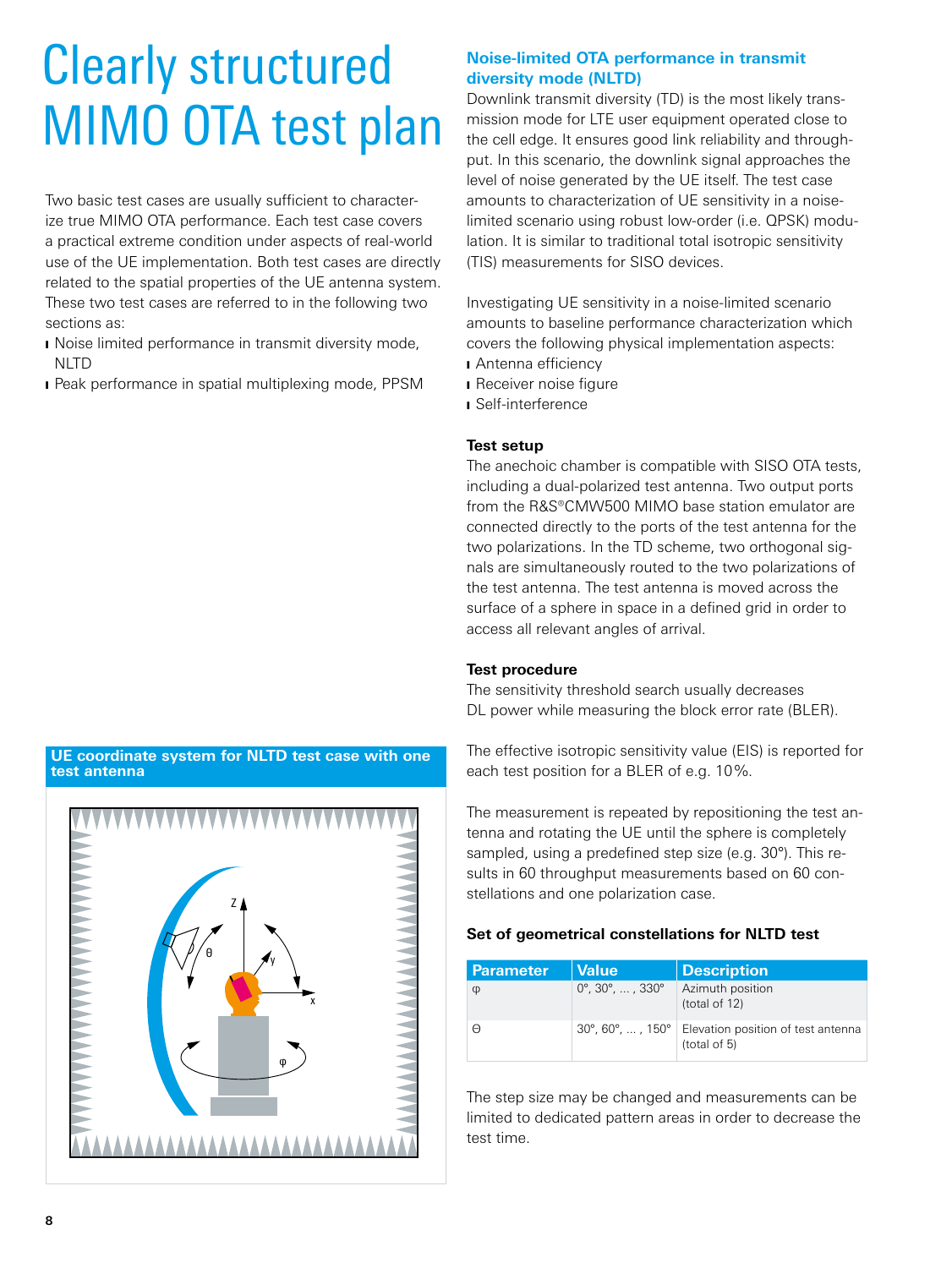### **Peak performance measurements in spatial multiplexing mode (PPSM)**

Another aspect of MIMO performance is the ability of a device to benefit from multipath propagation to achieve peak data rate. Peak performance measurements in spatial multiplexing mode simulate scenarios in which high throughput is demanded. MIMO peak performance results when an optimal channel exists in spatial multiplexing mode with transmission using high order modulation (i.e. 64QAM in case of LTE).

PPSM aims to evaluate whether the antenna system can meet the UE's designed performance target, including the following physical properties:

- Complex pattern correlation
- ❙ Gain imbalance
- Polarization and spatial diversity
- Spherical sensitivity pattern
- **I** MIMO detector performance

#### **Test setup**

A second dual-polarized test antenna has to be added, Both antennas can be positioned independently. Two output ports from the R&S®CMW500 MIMO base station emulator are routed to the dual-polarized test antennas and connected to a polarization plane on each antenna. Open-loop spatial multiplexing (OLSM) is selected as the transmission mode.

#### **Test procedure**

The downlink throughput to the UE is recorded for a fixed downlink power level at predefined spherical constellations of the two test antennas. For each constellation, all four possible polarization combinations of the two dualpolarized test antennas are applied ( $\phi - \phi$ ,  $\theta - \theta$ ,  $\phi - \theta$ , θ – φ). The set of applied constellations assures an appropriate representation of angles of arrival (AoA). Constellations with low probability for real-world scenarios can be omitted to reduce test time.

Both test antennas are moved in even steps, each placed in its own hemisphere. Finally the UE is rotated about its vertical axis using a predefined step size. All areas of the sphere are sampled with a uniform step size (e.g. 30°). This results in 144 throughput measurements based on 36 constellations and four polarization cases.

#### **Set of geometrical constellations for PPSM test**

| <b>Parameter</b>        | <b>Value</b>                                   | <b>Description</b>                                  |
|-------------------------|------------------------------------------------|-----------------------------------------------------|
| φ                       | $0^{\circ}$ , 30 $^{\circ}$ , , 150 $^{\circ}$ | Azimuth position (total of 6) of<br>test antennas   |
| $\Theta_{1}=\Theta_{2}$ | $15^{\circ}$ , 45°, , 165°                     | Elevation position (total of 6) of<br>test antennas |

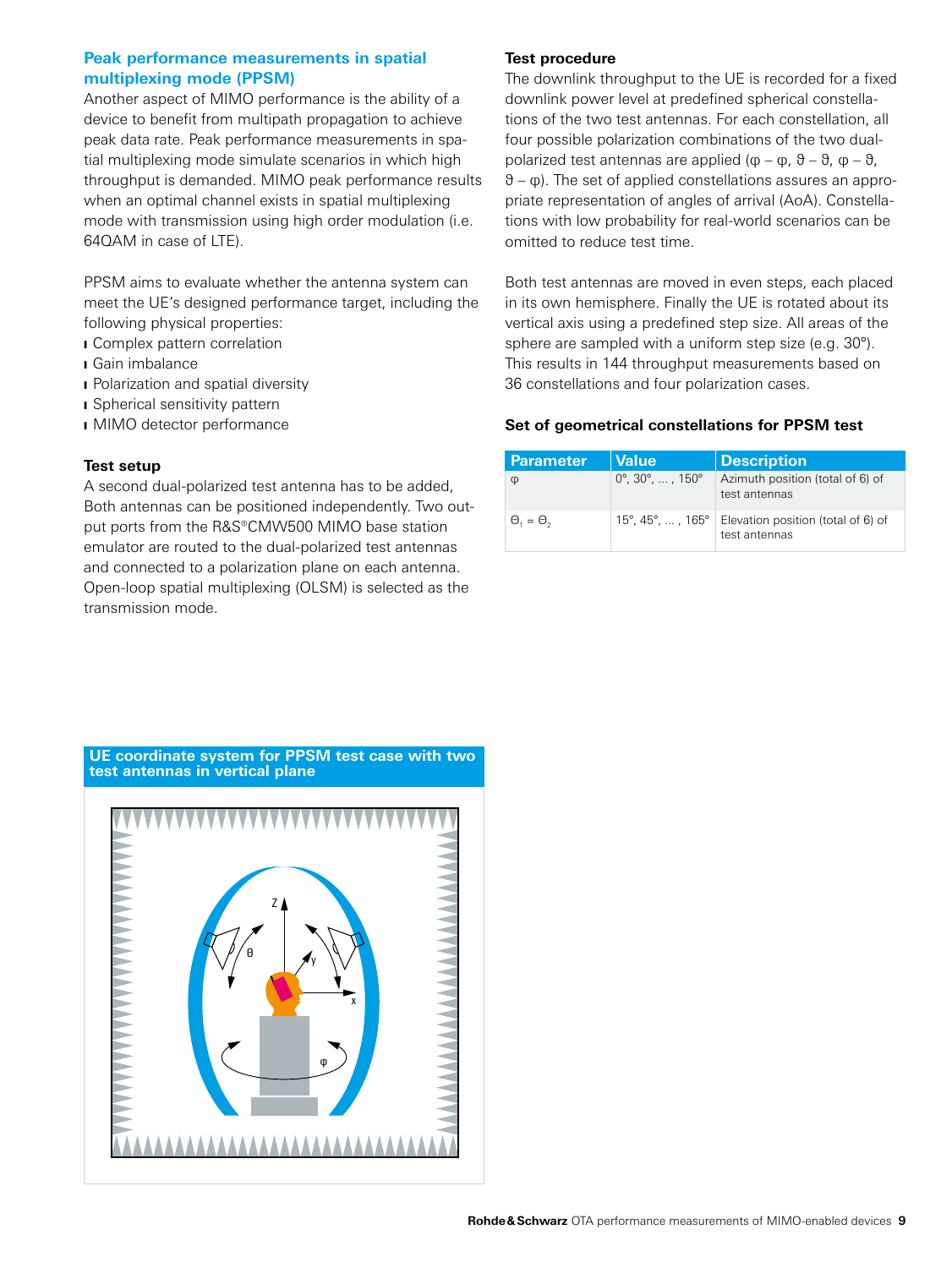**Statistical** evaluation of OTA measurements indicates network performance

The definition of the metrics must provide a criterion for performance in a real network. The UE should perform well in all propagation scenarios. This can only be described statistically; average quantities are not suitable for characterizing the OTA performance of a UE. A UE model A, which achieves approximately 50% throughput with small deviation over all applied test constellations, cannot be rated as equivalent in performance to model B, which shows nearly 100% for half of the test constellations and almost zero for the other half.

Statistical metrics make comparison of UEs easy, in terms of the probability that a prescribed minimum performance will be achieved. The probabilities are directly related to user experience and network efficiency.

The MIMO OTA test plan defines statistical metrics in terms of the cumulative distribution function (CDF) for the NLTD performance test. The CDF function refers to the probability to meet a specified receiver sensitivity threshold. A rather steep CDF curve indicates an antenna performance that does not vary much at different angles of arrival (AoA). A flat curve indicates that the UE's antenna characteristics change significantly at different AoAs.



**CDF result of noise-limited performance test in transmit diversity mode (NLTD) with histogram of 60 AoA constellations**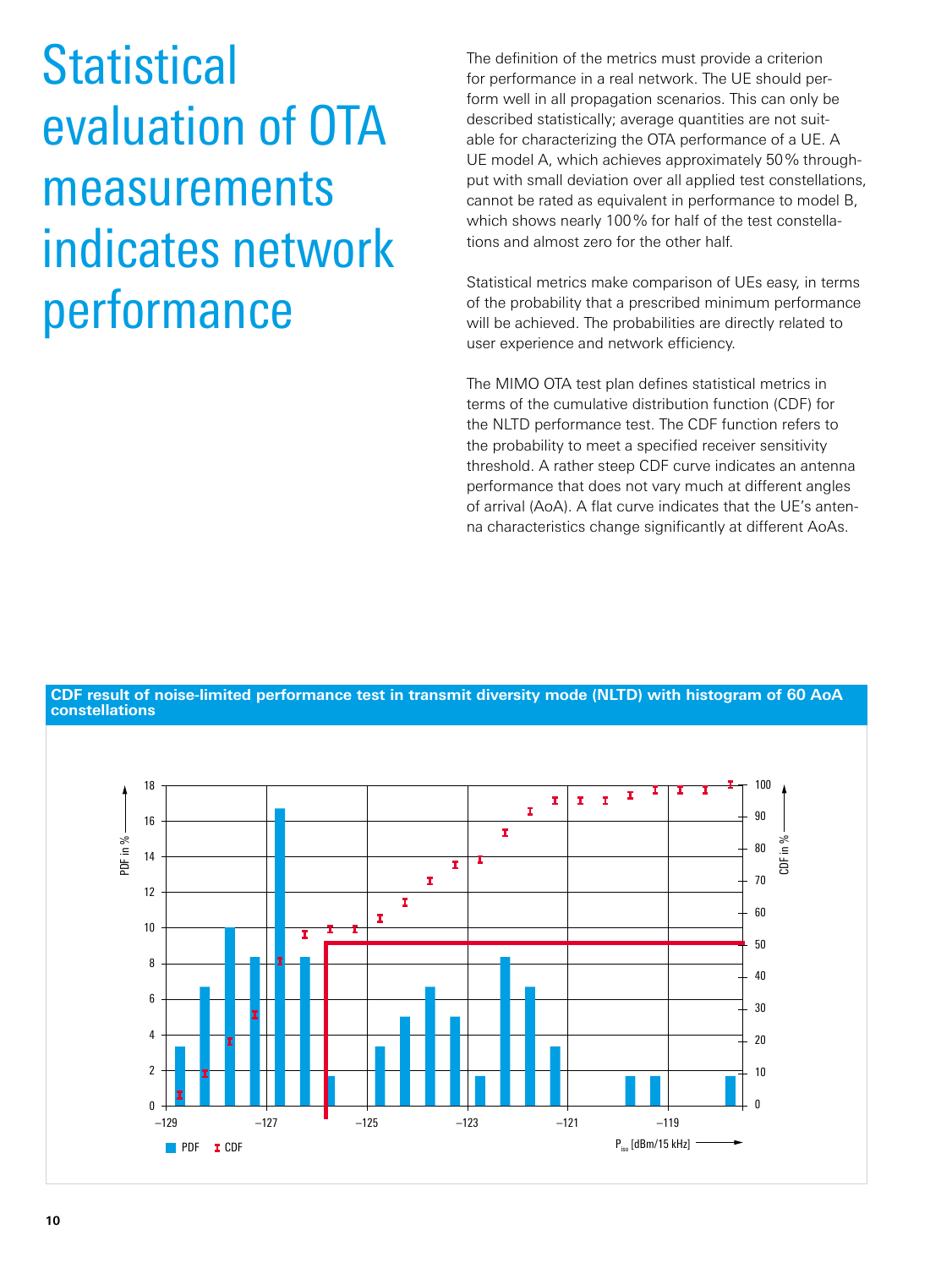For the PPSM performance test, the complementary cumulative distribution function (CCDF) (CCDF =  $1 - CDF$ ) is used. It defines the probability of exceeding a specified throughput level for the applied test constellations.

Both statistical metrics allow easy definition of limits and comparison of different devices.

In the example for the NLTD performance test, the device has a sensitivity threshold better than -126 dBm/15 kHz with a 50% probability related to the measured AoA constellations. The BLER threshold was set to 10%.

In the CCDF diagram for PPSM performance, the user can define a criterion to exceed a relative throughput for a minimum probability. In the example below, only two devices have at least 65% probability of exceeding a relative throughput of 75%.



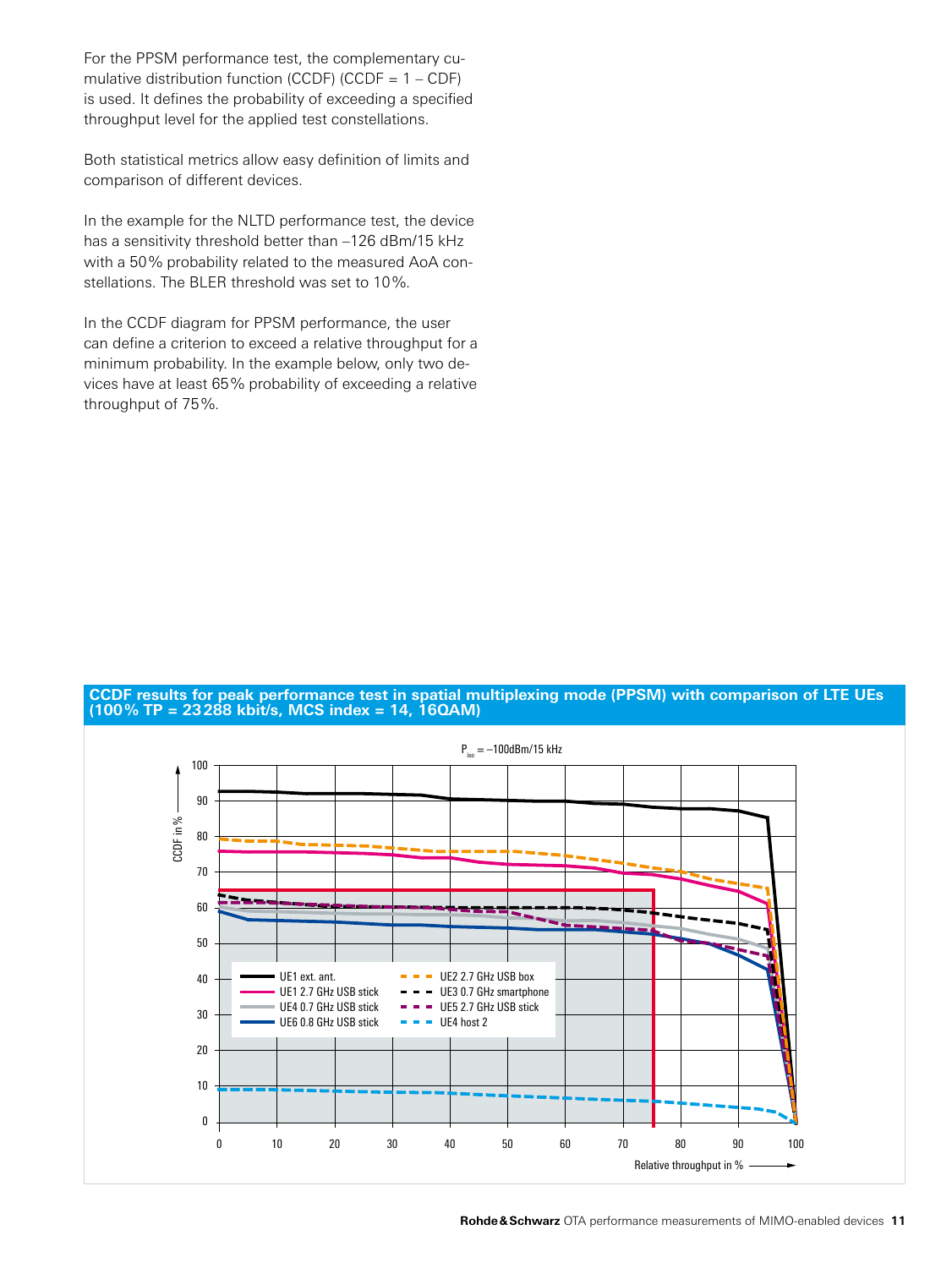Conclusive test results through conducted and radiated measurements

OTA tests characterize MIMO performance of the complete UE under simulated real-world conditions. Splitting the measurements into conducted and radiated makes it easier to locate weak design points.

Conducted measurements determine the performance of the receiver hardware and MIMO detection. They are a mandatory part of the device certification and different fading profiles may be applied.

When tests are performed in conducted and radiated mode with the same BSE signaling settings, the results can easily be correlated.

The MIMO OTA test method can also be extended to verify the effects of multipath propagation (fading). Static channel models are generated by the R&S®CMW500 MIMO base station emulator. Dynamic fading is accomplished by adding the R&S®AMU200A baseband signal generator and fading simulator to the R&S®TS8991 MIMO OTA test system. Fading tests are time-consuming and mainly used in R&D labs.

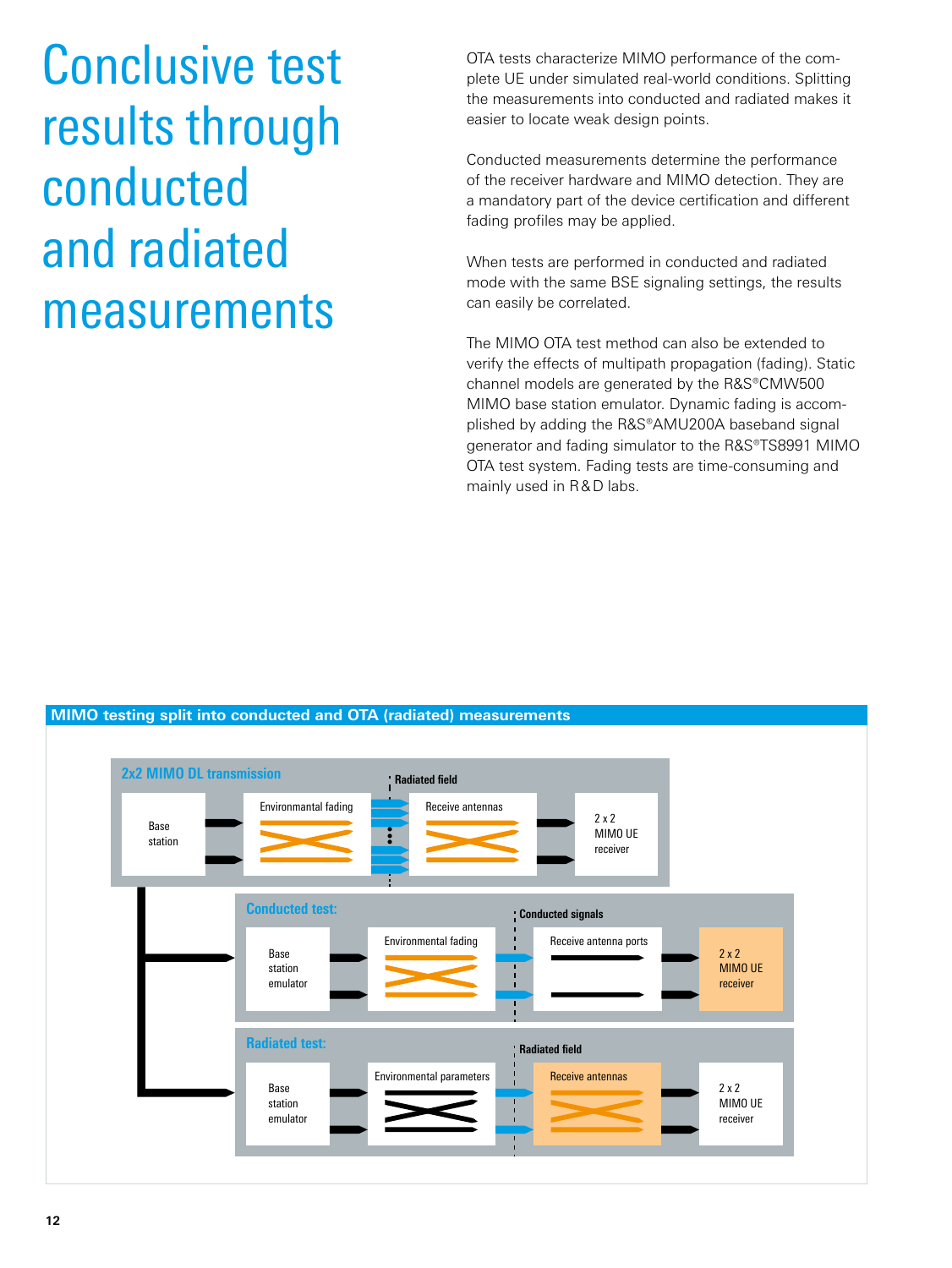## Automated measurements with ready-to-use test templates

### **OTA measurements – SISO and MIMO**

The comprehensive R&S®AMS32 system software is based on the same software platform as the market-leading R&S®EMC32 solution.

R&S®AMS32 offers:

- **I** Passive antenna measurements
- **i** SISO OTA testing
- MIMO OTA measurements
- ❙ Calibration and analysis tools

It also supports assisted GPS testing with the popular and highly cost-effective R&S®AMS32-K28 A-GPS solution.

### **Test procedure flexibility**

With the R&S®AMS32-K31 MIMO OTA option, users can customize the parameters of the test procedure, such as an arbitrary set of geometrical constellations and polarization cases or the base station emulator's transmission modes.

#### **Standard-specific templates included**

A wide variety of test templates for all common wireless standards are available for the R&S®AMS32 option. The templates are ready to use without any programming. The individual test plan for a test run is easily configured using a menu-driven parametric setup (such as cellular band, channel list, power level).

#### **Network operator test solution**

The R&S®TS8991 test system and R&S®AMS32 test software with the R&S®AMS32-K30 LTE OTA option for Verizon Wireless is the first available network-operatorspecific test solution. It characterizes LTE MIMO devices in accordance with the over-the-air performance test plan published as part of the Verizon Wireless Open Development Initiative.

#### **Result documentation made easy**

The integrated report function of the R&S®AMS32 software collects all measured test data such as graphics and numerical results, test environments, EUT information and hardware setup in a single document. The report layout can be customized and the summary report file is stored in standard formats, e.g. XML or PDF.



MIMO measurement mode of R&S®AMS32 system software.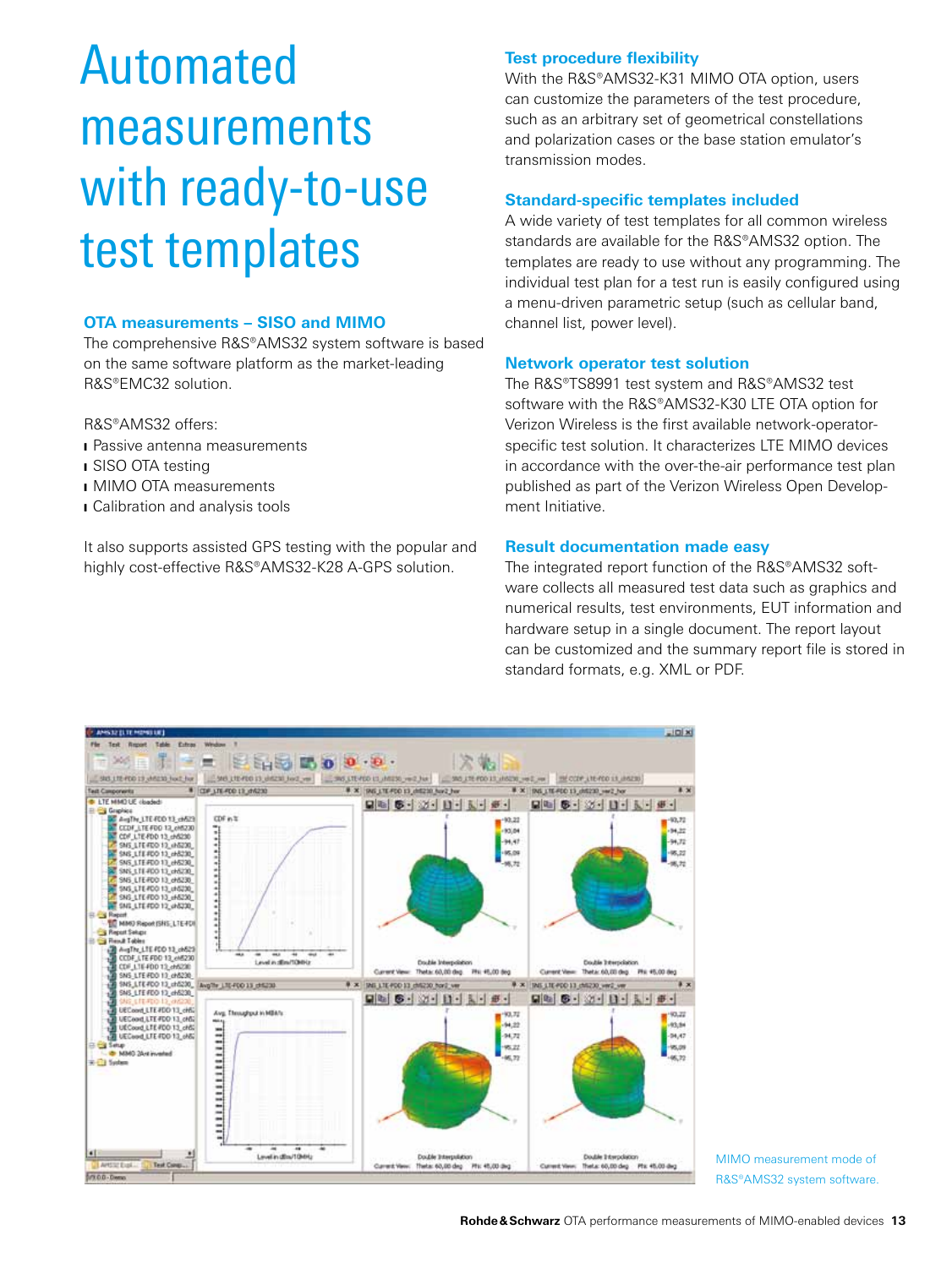## **Glossary**

| <b>Term</b> | <b>Explanation</b>                                       |
|-------------|----------------------------------------------------------|
| 3GPP        | 3rd Generation Partnership Project                       |
| AoA         | Angle of arrival                                         |
| <b>BLER</b> | Block error rate                                         |
| <b>BSE</b>  | Base station emulator                                    |
| CDF         | Cumulative distribution function                         |
| CCDF        | Complementary cumulative distribution function           |
| <b>CTIA</b> | Cellular Telecommunications Industry Association         |
| DL          | Downlink                                                 |
| <b>EIS</b>  | Effective isotropic sensitivity (single geometric point) |
| <b>EUT</b>  | Equipment under test                                     |
| <b>FOM</b>  | Figure of merit                                          |
| <b>LTE</b>  | Long term evolution                                      |
| <b>MCS</b>  | Modulation and coding scheme                             |
| <b>MIMO</b> | Multiple input multiple output                           |
| <b>OLSM</b> | Open-loop spatial multiplexing                           |
| <b>OTA</b>  | Over the air                                             |
| PDF         | Probability distribution function                        |
| <b>SISO</b> | Single input single output                               |
| <b>TD</b>   | Transmit diversity                                       |
| <b>TIS</b>  | Total isotropic sensitivity                              |
| <b>TP</b>   | Throughput                                               |
| <b>TRP</b>  | Total radiated power                                     |
| <b>UE</b>   | User equipment                                           |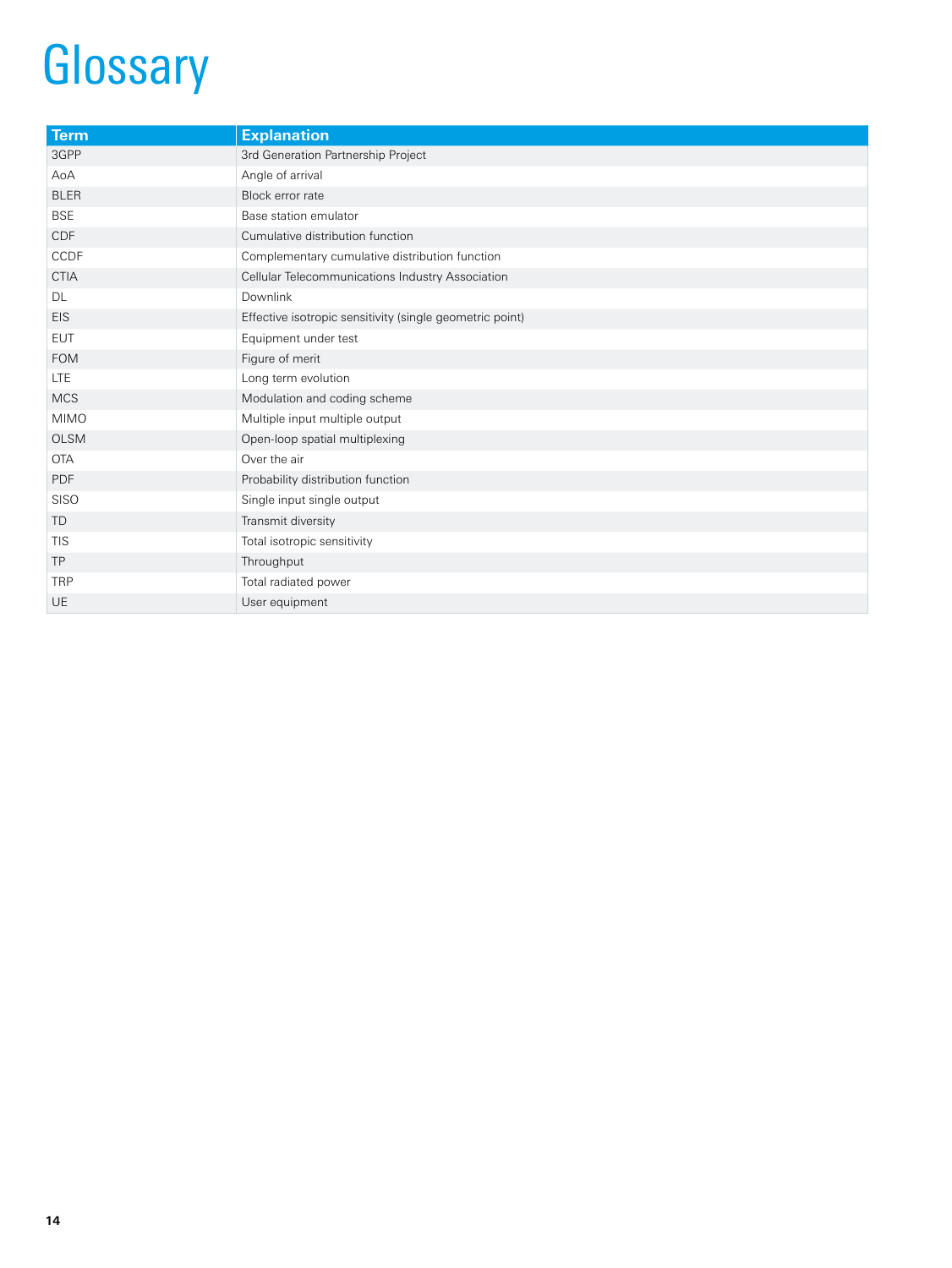# Ordering information

| <b>Designation</b>                                                | <b>Type</b>   | Order No.    |
|-------------------------------------------------------------------|---------------|--------------|
| OTA Performance Test System                                       | R&S®TS8991    | 1119.4309.02 |
| Over-The-Air (OTA) Performance Measurement Software <sup>1)</sup> | R&S®AMS32     | 1508.6650.02 |
| Option for R&S®AMS32 OTA Software: LTE ECC                        | R&S®AMS32-K30 | 1508.6680.30 |
| Option for R&S®AMS32 OTA Software: MIMO                           | R&S®AMS32-K31 | 1508.6680.31 |

1) Project specific configuration required.

Your local Rohde&Schwarz expert will help you determine the optimum solution for your requirements. To find your nearest Rohde&Schwarz representative, visit www.sales.rohde-schwarz.com



Phantom head on azimuth positioner simulates real operation of user equipment (UE).